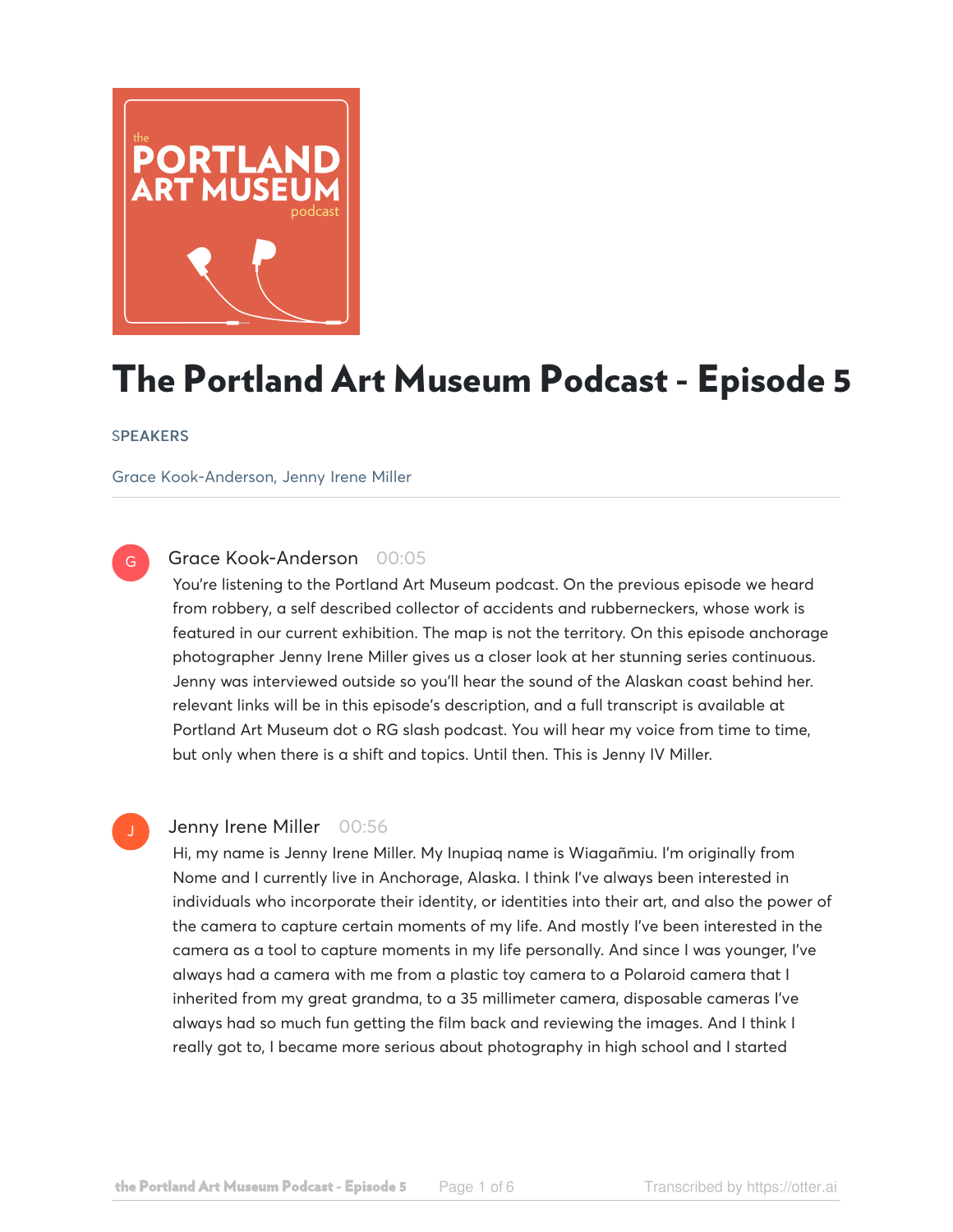analog photography, and then I began to look at it as a fine art project. This and became more involved and began shooting more and more, I would say so it was analog photography and I worked a lot in the darkroom mostly shot 35 millimeter film. And back then I was also really interested in portraiture, which I still am. But I was also interested in just documenting the landscapes around me and whatever I interacted with it was really, sometimes it was really just a documentation of my day, which is sometimes wasn't that interesting at all, but it was fun to just shoot and once I began to process my own film and make my own images, I became incredibly interested in the process.

## Grace Kook-Anderson 02:43

If you've listened to the previous episodes in this podcast, you know that we like to hear about mentors and major influences. It should be noted that Jenny Irene isn't the only artist in her family. Jenny Irene's great uncle is Ronson Senungetuk, an Established sculptor and silversmith. He also started the University of Alaska Fairbanks metalsmithing program and served as director of its Native Arts Center.

G

### Jenny Irene Miller 03:11

So my great uncle mostly work works in wood carvings panels, and also his work tells stories and integrates a lot of our Inupiaq identity and histories. So I have always been very intrigued by his work and he's definitely a influencer. And he's promoted to bring Native Art from just viewing it as a craft to be to a fine art and I highly respect all the work that he's done. And I'm always really inspired by him. So So one of my mentors within photography has been Kate Wool, she's an Alaskan based photographer and Kate has always pushed me and challenge me and asked me certain questions that made me rethink my process. And also I'm a huge fan of her portraiture work and she's always been very motivating. And I would say my other mentors have been university professors. So Eric Johnson, Ellen Garvins, Rebecca Cummings, and most significantly within my work that I'm doing right now within exploring indigenous gender concepts and identities was Dr. Dian Million. I took a course from her. And she's been unofficially a mentor.

### Grace Kook-Anderson 04:38

Jenny Irene mentioned creating art that explores indigenous gender concepts and identities. This is the series that you see in the map is not the territory. These white framed photographs extend across a 39 foot saffron-colored gallery wall.



G

Jenny Irene Miller 04:57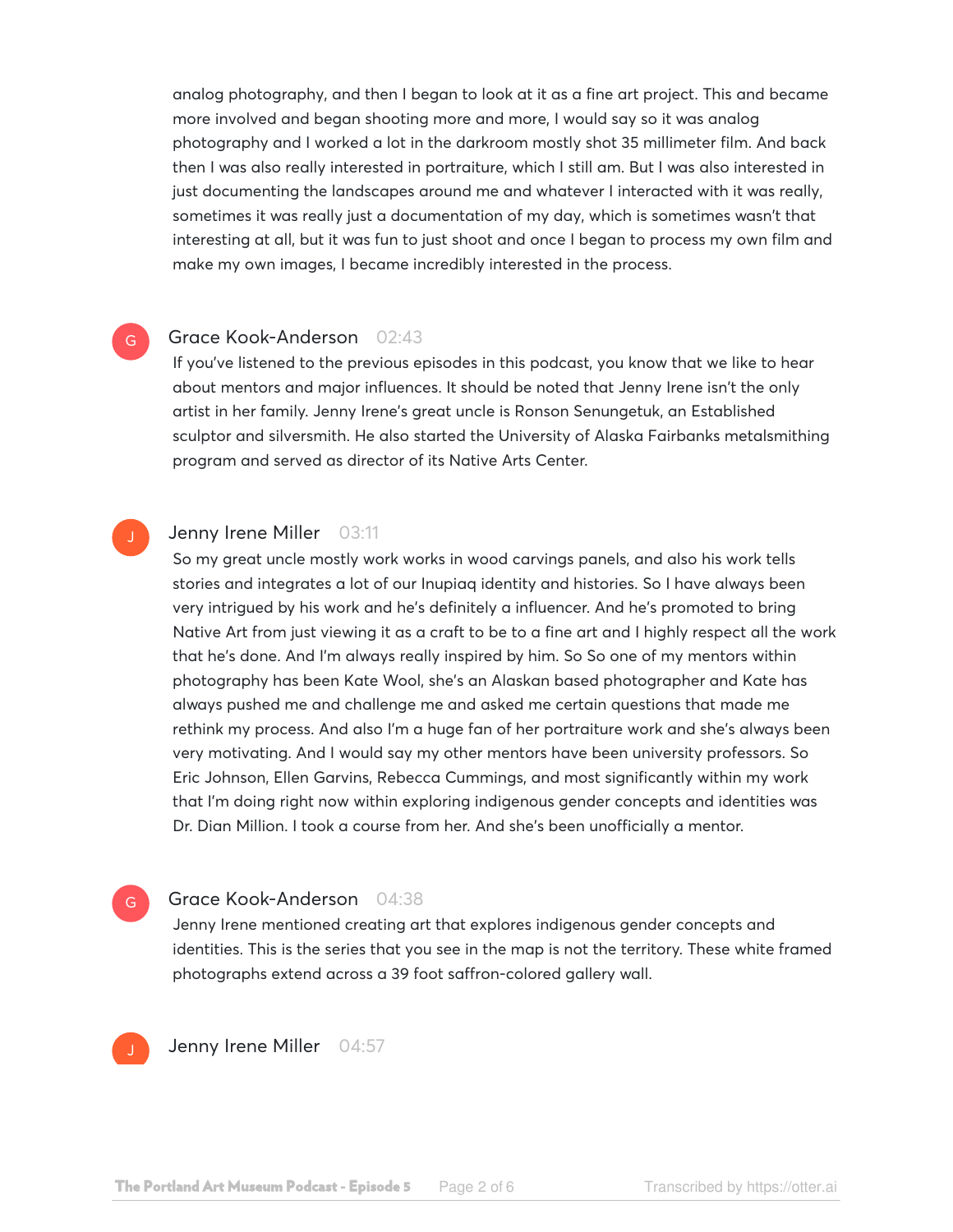So I've been working on this project called Continuous and I first conceptualized this project in 2012. And I really began doing research and thinking about the project and mostly researching pre colonial gender identities and concepts within the indigenous framework. And I'd be I took my first portrait for this series in 2015. And it took a while for me to actually began producing work because I myself identify within the LGBTQ community and I had to, for me, I had to be fully out and be part of the series. So it took a while for me to go through that and so I first began shooting continuous in 2015. And continuous is a portrait series which features indigenous, LGBTQ and two-spirit peoples, and it recognizes their individual stories and their unique tribal backgrounds and Essentially what it means to be indigenous and part of the LGBTQ community, some communities that have gone to or no, Juneau and Palmer and coming up, I'll be going to Portland with continuous I'm hoping to represent different cultures and really educate people on the diversity of indigenous peoples that we don't look a certain way we don't all think the same way. And we have unique worldviews. Yeah, so continuous focuses on community and how we can celebrate and uplift the indigenous LGBTQ and two-spirit community and really amplify these voices and build a community in Alaska throughout the lower 48 and hopefully Canada as well. And my past work, I've been working on projects that focus on space, like the landscapes that I'm in so one of my previous projects was the Duwamish River project and that was i shot that in seattle and that was focusing on a river but also the history of the river and the people who use the river prior to it being a superfund site now i would say my present work still is along the same themes i'm always finding ways to integrate myself into my work to learn more about myself and it's it is new in a way because it's simply focusing on individuals rather than a place i would say i'm always mixing between urban rural and because that's who i am i you know was born and raised and know also raised in Fairbanks and lived in Seattle for a significant point and now i live in Anchorage which is Alaska's largest city so i'd say my work mixes between urban and rural and it's really what influences my work most are my identities as being indigenous queer individual and woman and also the relationships in my life and so i would say those mostly influence and you'll see parts of the environment in my work because it is an important part of who i am being out and being by the water and also it's a great opportunity within portraiture to show certain parts of Alaska within my work so Nome is a rural community in northwest Alaska there's about 3800 people there i consider Nome home even though i haven't lived there in a good chunk of time my family roots are from there although my family roots originate from Wales, Alaska also known as Kiŋigin in Inupiaq my family moved from Wales to know in the early 50s and so Nome has kind of been our our home away from wales so Whenever I think about what is home to me, visuals of Nome always come back and whenever I'm back and know my feel very at ease and it feels really good to be back in Nome.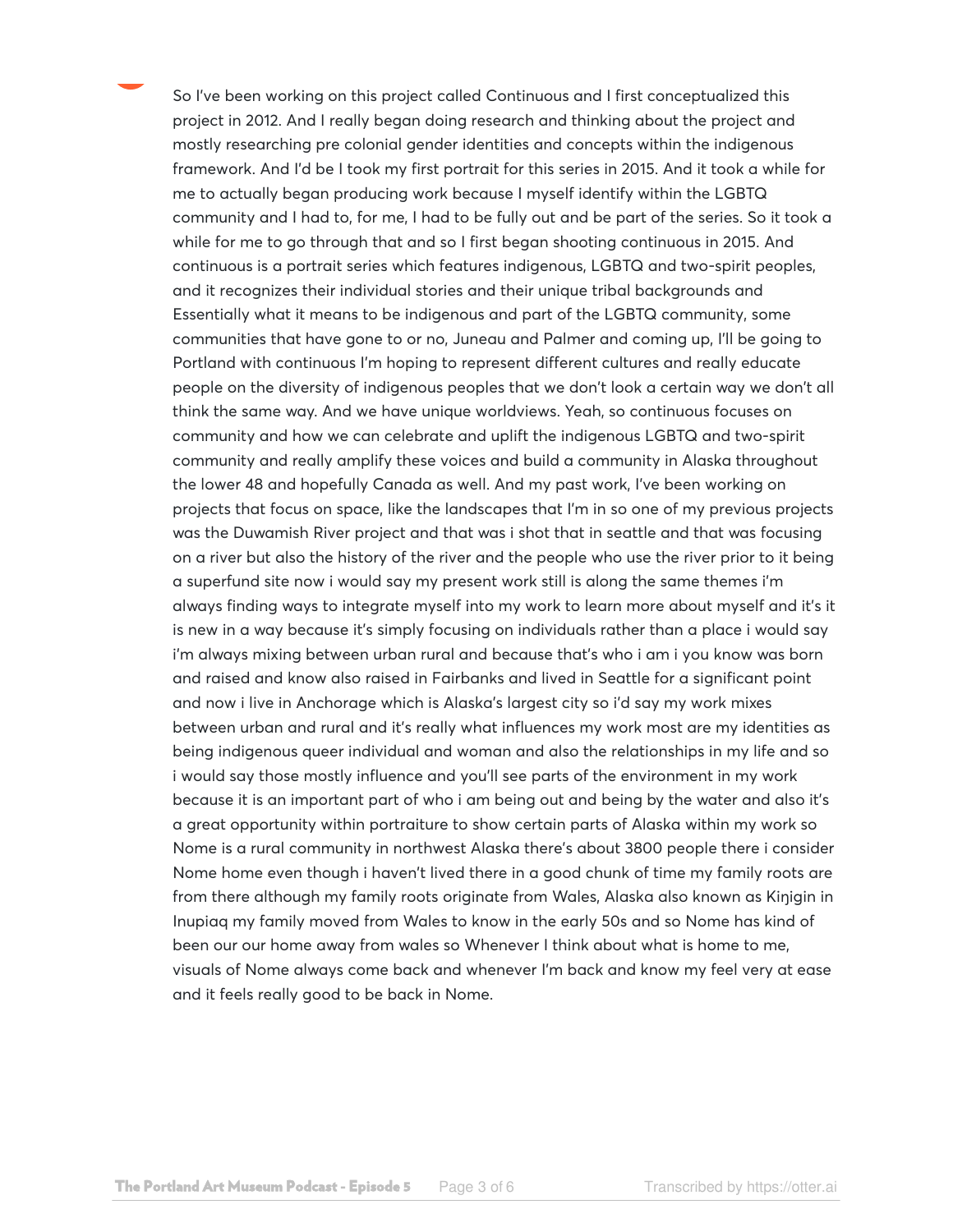## Grace Kook-Anderson 09:13

Jenny Irene clearly has a strong connection to her family's Alaskan heritage. And in her practice as an artist, indigenous values are very much the foundation.

# Jenny Irene Miller 09:24

The biggest indigenous value for me that finds its way into my work is respect. And that's every time I work with someone, I take someone's portrait, I highly respect the time that they give to me, the stories that they share with me the stories that the viewers will be able to connect with and read. So I highly respect everyone that I work with. And I really look at it as a collaboration. And they're sharing with me, I'm sharing with them and it's a relationship that will hopefully span over time. So respect is a huge element in my work, and also When I work within a community, I have to make sure that I'm representing the community in a way that celebrates them and isn't just taking to highlight my craft or anything like that. So I'm really making sure that I'm respecting all elements and listening to people. So continuous is my small answer to the large question. How do we as indigenous people to colonize our genders, our sexualities, and the way we view people who identify outside the baton area of male or female? So it's really looking to decolonize the way we look at the LGBTQ community. Continuous is my small answer to the large question how do we as indigenous people, the colonize our sexualities, or genders, and the way we view those who identify outside of the binaries male or female and it's really too Look at these, these concepts through an indigenous lens and worldview and to think about how we worked with our community in the past and undoing certain elements of homophobia, transphobia, and different elements that we've learned through colonization. with continuous, I really hope that the viewers will feel and connect with heartfelt stories that the subject share and to find some type of connection and to continue the dialogue and to find ways to become better allies to support our LGBTQ community and to be there for our youth especially, I believe with continuous being part of it and creating this portrait series. I believe it's a really important body of work because we don't see that much media. Maybe By this community for this community, and I really hope that being part of continuous reminds them that they are very important and their stories are valid and they are special. And they're part of a community. I would say as an artist, the role I provide is I'm highlighting different topics, different subjects, and different community members who we need to recognize who we need to support and highlighting our community from an authentic lens being from a certain community, you know, I want to represent it as best way possible. And I also want to share the real stories. So my processes I typically think about a topic or some type of new project, and I think about it for weeks and then that it becomes more months. And sometimes it becomes years, where I'm just doing research and gathering information and learning more about the subject, the community. And then I ultimately began creating. And for example, right now, I

 $G$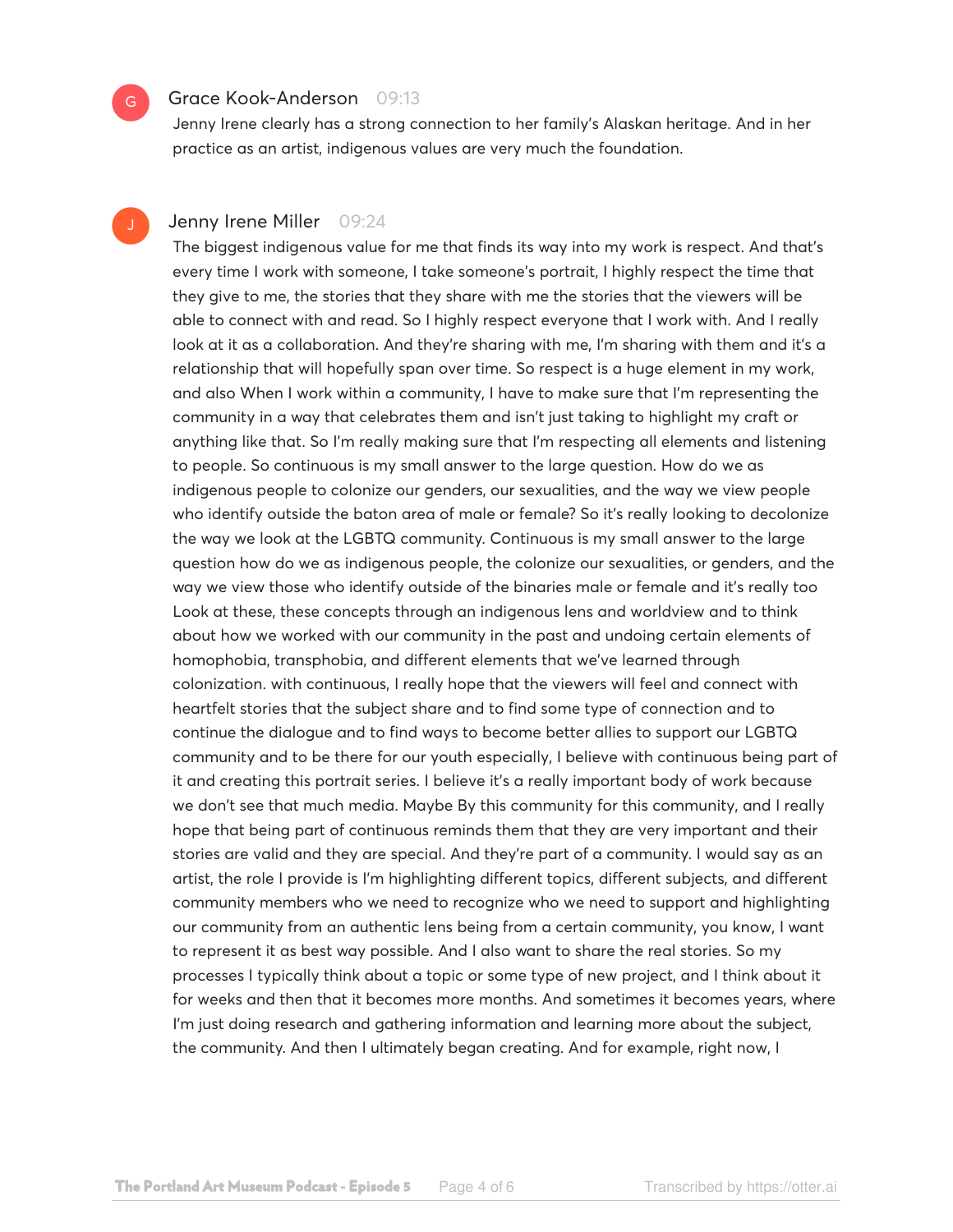probably have about three projects that are in the works where I'm just in the research stage, but I haven't had the time to work on. So I'm constantly challenging myself to have more projects coming up and thinking about them. So I'd really say that I'm constantly challenging myself to continue to think of new projects into actually go out and start creating work. I think that one of my mentors, as I mentioned earlier, Kate Wool really challenged me to continue to create my own projects. And this was when I was in my 20s, early 20s. And ever since then, I've always had different projects on my list ideas that I'm going to eventually make into a body of work. So some past projects it there's been time restrictions and certain political, political things going on where I feel like I have to make a body of work and I have to get it out a certain time. So there's been those certain situations, but typically, it's really how I feel. And I could spend a great amount of time working on a project and never release it, or I can just continue working on it and eventually have a ballpark date in my mind. So I would say there is no set schedule. It just varies with each individual project.

# Grace Kook-Anderson 14:43

G

Jenny Irene is an extremely thoughtful artist. It's one of the things that draws me to her work. It's also one of the reasons why I wanted the artists in this exhibition to consider the meaning behind the map is not the territory and find their own interpretation. as they prepare, for me personally, the map is not the territory. I'm thinking about different systems, different maps different, I guess restrictions and guidelines that were put on indigenous peoples. And so I'm really thinking about the map is not the territory as thinking about the individual communities within certain places and the people and their stories, and how our can serve to amplify those voices and recognize the different the diversity, the new, unique people and its really thinking about communities and cultures beyond the borders beyond the state lines beyond the city lines, the boroughs and thinking about the stories that are there and what these lands mean to certain people with this lens mean to me how I operate in a space and how it informs me as an artist. I'm incredibly honored to be part of this exhibition. I'm also really grateful that indigenous queer art is being recognized by a museum. I really want the viewers to see the diversity within indigenous cultures, one from the way we look, also the way we present ourselves, their stories, and I really hope they find some connections within those heartfelt stories because they're incredibly meaningful. And I would like them to be motivated to do something to become better allies to the indigenous LGBTQ and two-spirit communities, and to also find ways to uplift our youth. Thank you for listening to the Portland Art Museum Podcast. On the next episode, you'll hear from Portland artists Fernanda D'Agostino, entering the exhibition Fernanda's immersive and interactive video installation, Borderline, is the very first piece you encounter. Fernanda's full interview audio simply cannot be missed. If you haven't already, please be sure to subscribe to this